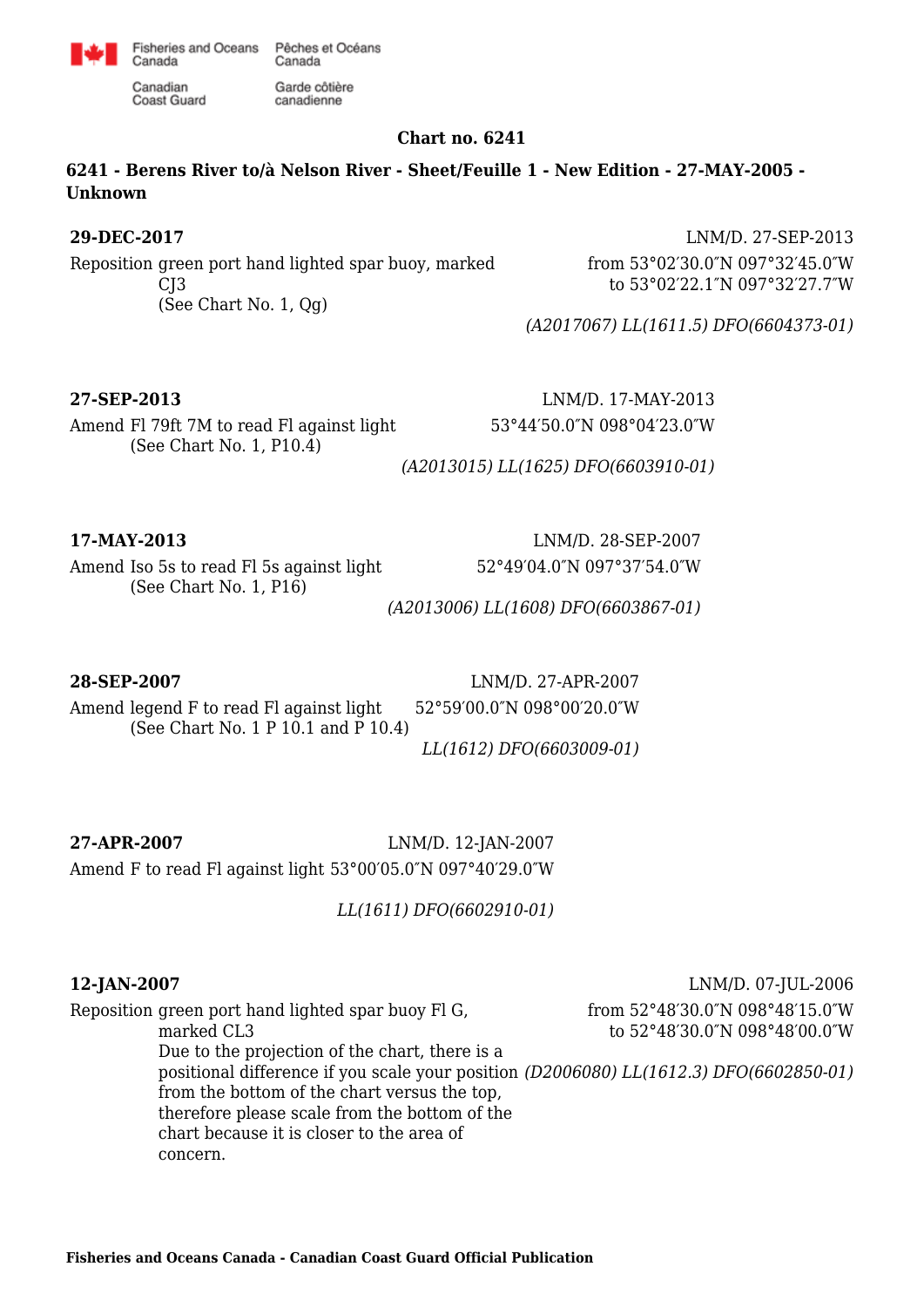

Fisheries and Oceans Pêches et Océans Canada

Garde côtière

canadienne

Canadian **Coast Guard** 

Canada

**Chart no. 6241**

Delete green port hand lighted spar buoy Fl G, marked CL5

> Due to the projection of the chart, there is a positional difference if you scale your position from the bottom of the chart versus the top, therefore please scale from the bottom of the chart because it is closer to the area of concern.

Add red starboard hand lighted spar buoy Fl R, marked  $CI.4$ 

Due to the projection of the chart, there is a positional difference if you scale your position from the bottom of the chart versus the top, therefore please scale from the bottom of the chart because it is closer to the area of concern.

**12-JAN-2007** LNM/D. 07-JUL-2006 52°53′45.0″N 098°53′00.0″W

*(D2006081) LL(1612.5) DFO(6602851-01)*

**12-JAN-2007** LNM/D. 07-JUL-2006 52°55′00.0″N 098°52′25.0″W

*(D2006082) LL(1612.4) DFO(6602852-01)*

**07-JUL-2006** LNM/D. 05-MAY-2006 Amend legend FG to read F against light 53°42′54.0″N 097°52′14.0″W

*LL(1620) DFO(6602661-01)*

**07-JUL-2006** LNM/D. 05-MAY-2006 Amend legend FG to read F against light 53°43′15.0″N 097°51′50.0″W

*LL(1621) DFO(6602661-02)*

### **05-MAY-2006**

Add yellow ODAS/SADO lighted pillar buoy Fl (5) Y 20s, marked 45144

53°23′00.0″N 098°29′00.0″W

*(D2005038) LL(1619.01) DFO(6602569-01)*

### **05-MAY-2006**

Delete green port hand lighted spar buoy Fl G, marked C53

53°26′00.0″N 097°51′30.0″W

*(D2005098) LL(1619) DFO(6602618-01)*

### **05-MAY-2006**